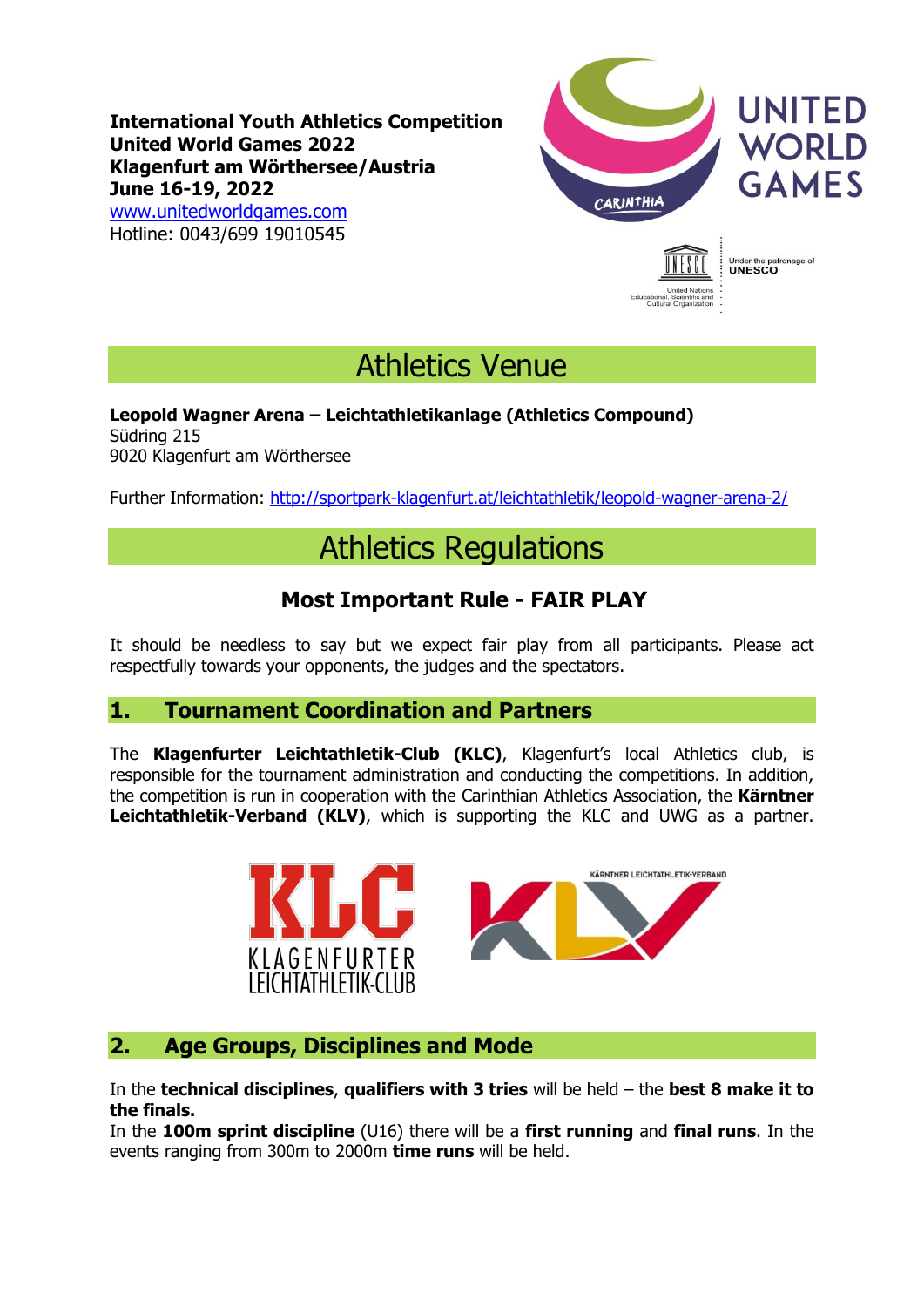The **age groups U10, U12 & U14 will be held as all-around competitions**. Accordingly, no winners will be crowned in the individual disciplines, classification will only take place in the all-around.

#### **Age Groups:**

| <b>Age Group</b> | <b>Years</b>     |
|------------------|------------------|
| U10              | 2013 and younger |
| U12              | 2011-2012        |
| U14              | 2009-2010        |
| U16              | 2007-2008        |
| U18              | 2005-2006        |

## **3. General Rules**

- In the U16 category the international athletics rules and the ÖLV (Austrian Athletics Union) regulations are valid.
- For the age groups U10, U12, U14 the all-around / multi-discipline regulations of the organizers take effect.
- Spikes are permitted.
- Throwing equipment available at the venue.
- The age groups U10, U12, U14 must register at the Athletics registration office one hour before the start of the all-around. The U16 and U18 age groups must register one hour before the start of every individual competition.

# **4. Discipline Specifics**

| <b>All-Around / Multi-Discipline</b> |                 |                 |                                   |                 |                |               |                                            |  |
|--------------------------------------|-----------------|-----------------|-----------------------------------|-----------------|----------------|---------------|--------------------------------------------|--|
| <b>Category</b>                      | Sprint          |                 | Hurdles*                          |                 | Long<br>Jump** | <b>Vortex</b> | <b>Steeplechase</b>                        |  |
| <b>U10, U12</b><br>M/F               |                 |                 | 40 Hurdles                        |                 | 3 Tries        | 3 Tries       | <b>Obstacle Course</b><br>$(\sim 38$ sek.) |  |
|                                      | 40 <sub>m</sub> | Approach        | <b>Distance</b><br><b>Hurdles</b> | Underrun I      |                |               |                                            |  |
|                                      |                 | 8,5 m           | 7,5 m                             | 1,5 m           |                |               |                                            |  |
|                                      |                 | 60 Hurdles      |                                   |                 |                |               |                                            |  |
| U14<br>M/F                           | 60 <sub>m</sub> | Approach        | <b>Distance</b><br><b>Hurdles</b> | <b>Underrun</b> | 3 Tries        | 3 Tries       | 1 Stadium<br>Round                         |  |
|                                      |                 | 13 <sub>m</sub> | 11,5 m                            | 12,5 m          |                |               |                                            |  |

\* Child hurdles are used from U10-U14 (U10 = 30cm, U12 = 40cm, U14 = 60cm)  $**$  U10, U12, U14 = 80cm jump-off zone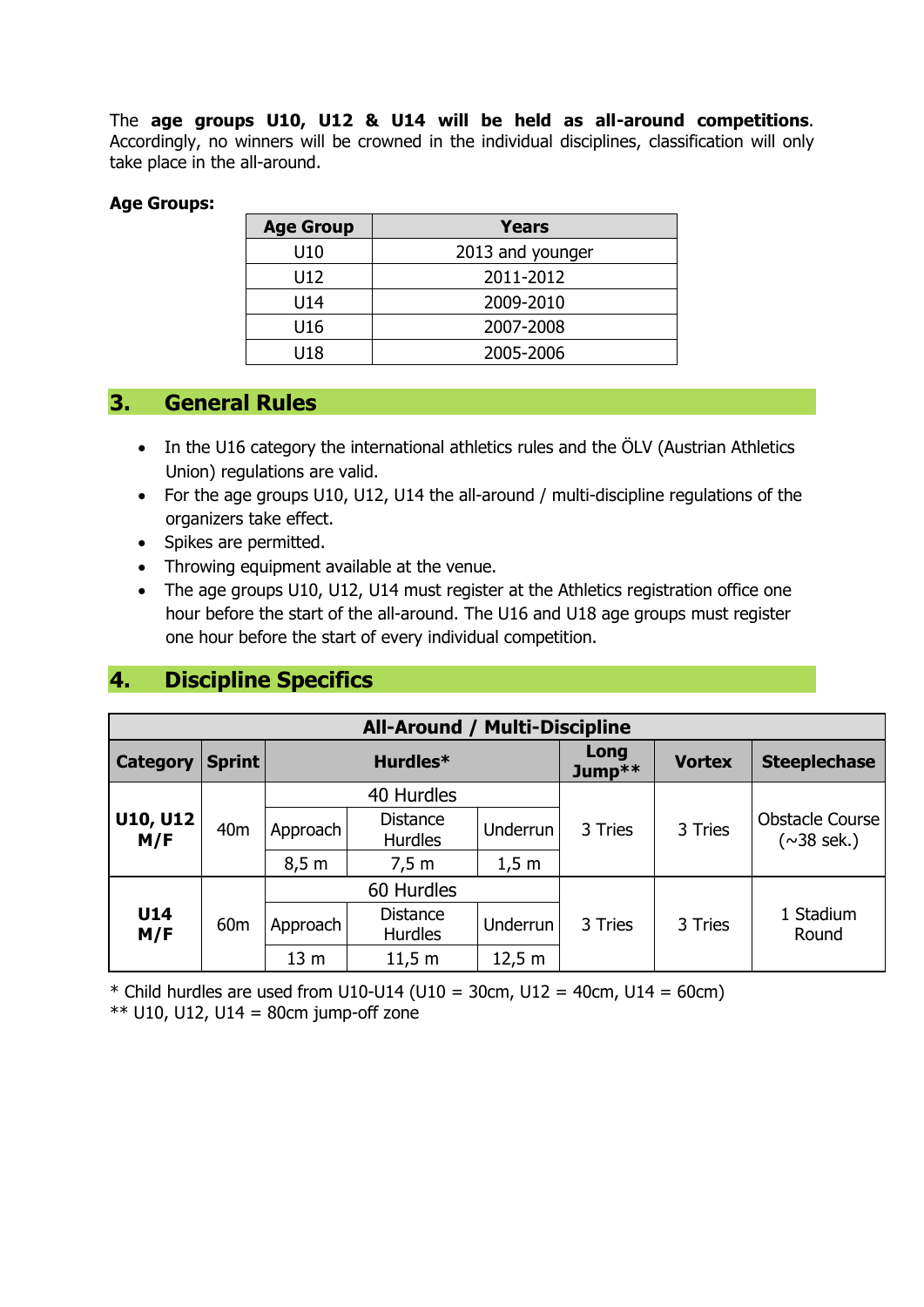#### **Boys & Girls:**

|                   | U16                       | <b>U18</b>        |                        |  |
|-------------------|---------------------------|-------------------|------------------------|--|
| <b>Discipline</b> | <b>Course</b>             | <b>Discipline</b> | <b>Course</b>          |  |
| 100 <sub>m</sub>  | First running, Final runs | 100 m             | TR (time runs)         |  |
| 300 m             | TR (time runs)            |                   |                        |  |
| 800 m             | TR (time runs)            | 400 m             | TR (time runs)         |  |
| 2000 m            | TR (time runs)            | 1500 m            | TR (time runs)         |  |
| Long Jump         | Qualification + Finals    | Long Jump         | Qualification + Finals |  |
| Shot put          | Qualification + Finals    | Shot put          | Qualification + Finals |  |

#### **Mode long jump:**

- $\rightarrow$  3 tries in the qualification round
- $\rightarrow$  The best 8 participants in the finals receive another 3 tries
- $\rightarrow$  U16 & U18 = Jump off the take-off board
- $\rightarrow$  U10, U12 & U14 = Zonal jumps

#### **Mode Shot put:**

- $\rightarrow$  3 tries in the qualification round
- ➔ The best 8 participants in the finals receive another 3 tries
- $\rightarrow$  Shot put: U16 = boys (4kg), girls (3kg); U18 = boys (5kg), girls (3kg)

| Mixed Relay Race - Across all age groups     |                          |  |  |  |  |
|----------------------------------------------|--------------------------|--|--|--|--|
| $4 \times 1$ stadium round (2 boys, 2 girls) | Open class $(U10 - U18)$ |  |  |  |  |

Der Mixed Relay competition is open for all participants. Each relay team must consist of 2 boys and 2 girls.

### **5. Technical Meeting**

Time and location of the Technical Meeting will be announced in the weeks before the event. We ask all team coaches to take part in this meeting, as this is the time to ask specific questions directly to the tournament officials.

#### **6. ID Checks**

The coaches are requested to carry **licences or IDs of all athletes with them to all events.**

Upon request, every athlete must be able to **verify their identity** by showing a valid photo ID card. In case of a suspected violation of age groups or the start of an ineligible athlete, the ID has to be checked in coordination with the judges/tournament coordinators. A **violation** results in an automatic **disqualification** for the concerned athletes.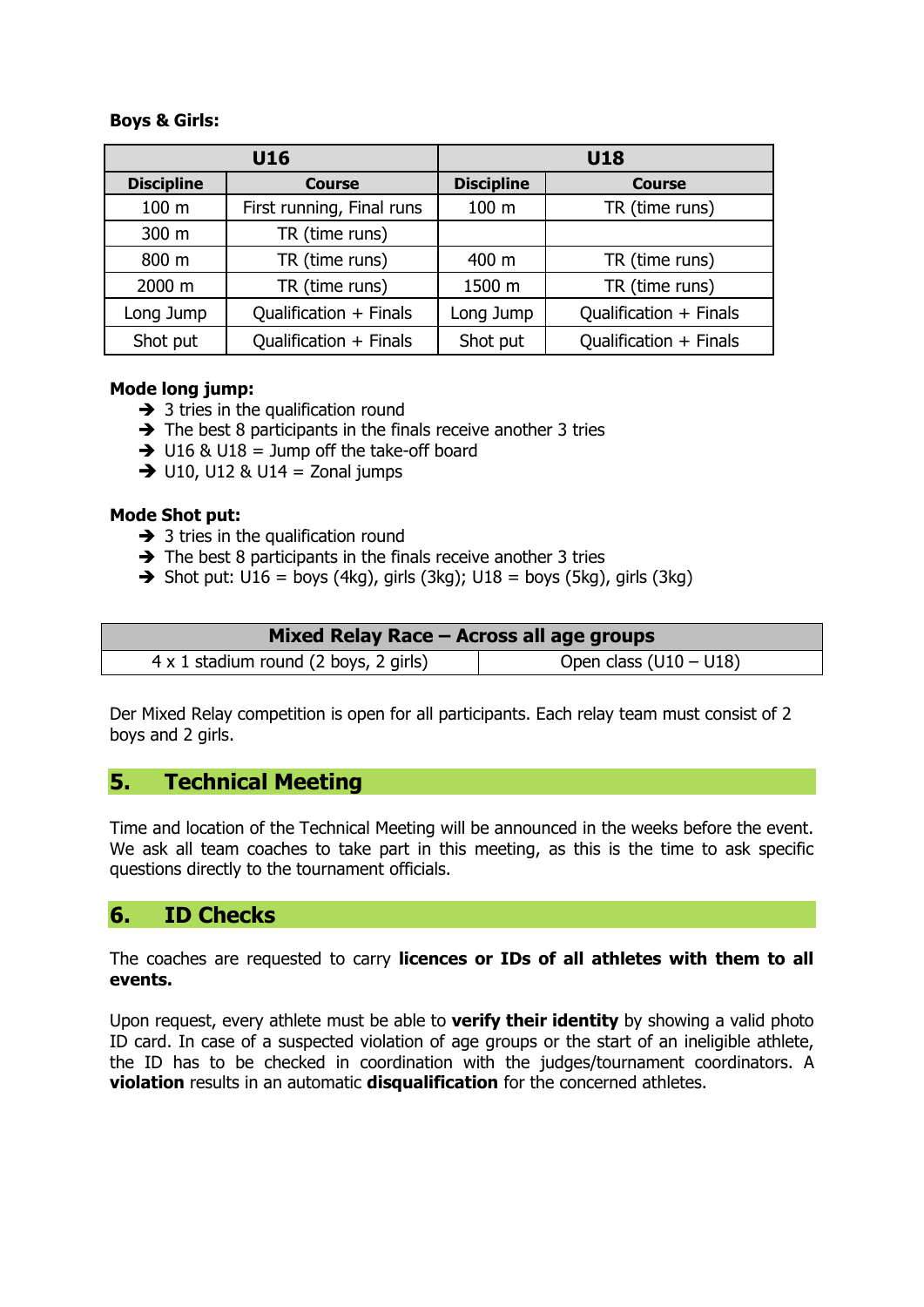#### **7. Insurance & Disclaimer**

The participants are not insured through the organizers. It is up to the coach of each team to make sure that his/her players and all the participants of the team are insured during the event. The organizers do not assume any kind of liability in case of illness, accidents or loss/theft of personal belongings.

With their participation the athletes accept the disclaimer of warranty for any kind of damage. No claims can be asserted against the organizing committee, the event sponsors, the city of Klagenfurt and the province of Carinthia regarding damage or injuries.

Every athlete has to make sure that they are fully physically capable of participating without any medical objections.

In case of heavy or prolonged rainfall the organizer may delay or cancel competitions.

**For all athletes:** Do not leave any valuable things and/or expensive clothing in the locker rooms.

#### **8. Final Remark**

The organizers of the United World Games are at the understanding that each participant and team leader knows all the items mentioned in these regulations.

**IMPORTANT: In emergencies the emergency number 144 must be called. Please also note that if an injured athlete has to be transported to the hospital with an ambulance, a coach, manager or parent/guardian of the affected team must always accompany them.**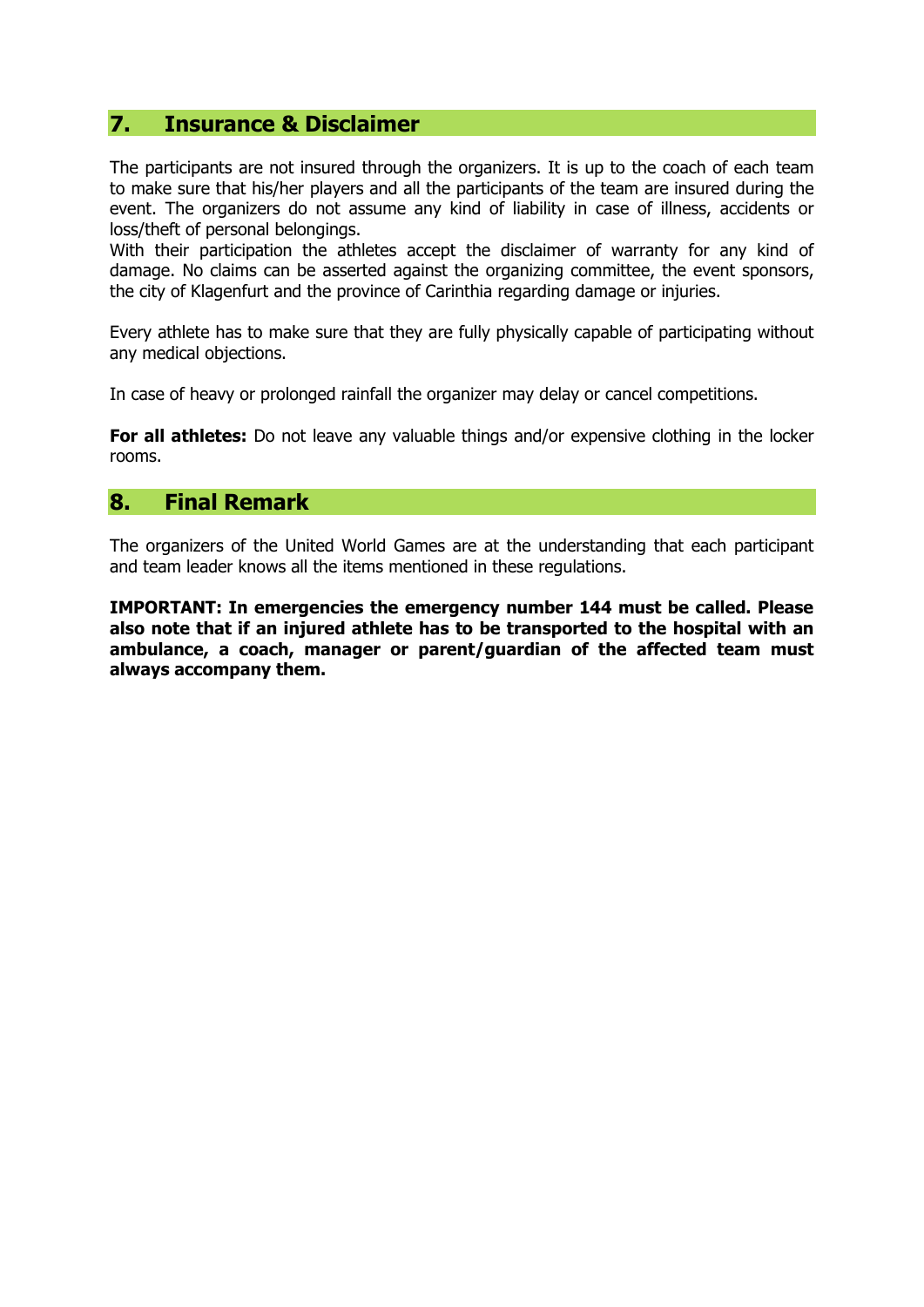





#### **THURSDAY**

*Day 1 | June 16th*

- Arrival & Check-In at the Wörthersee Stadium
- Friendlies & practice sessions
- music and dances at the VIP Lounge in the stadium



## **FRIDAY**

*Day 2 | June 17th*

- Start of the preliminary rounds
- Have lunch & dinner with new friends at the international Food Court at Players Town
- Be part of the grand Opening Ceremony at the EURO stadium (parade of nations, showacts and much more)



### **SATURDAY**

*Day 3 | June 18th*

- Preliminary rounds & play offs
- Try a new meal of your choice at the International Food Court
- Athletes can dance the night away at the Players Party
- Coaches and supporters can enjoy the Gala Dinner at the VIP Lounge in the stadium

# *HIGHLIGHTS*

#### **DAY 1**

Friendly games **Oktoberfest** 

**DAY 2**

Tournament & Opening Ceremony

#### **DAY 3**

Tournament

Award Ceremonies

- Competitions and tournaments
- Entertainment: Karaoke, DJs, ...
- International Food Court at Players Town with a variety of meals

## *REGISTER UNTIL APRIL 15, 2022*

**www.unitedworldgames.com office@unitedworldgames.com 0043/69919010545**

#### *DISCLAIMER*

The organizers reserve the right to change or adapt the program based on the COVID-19 situation and corresponding measures and restrictions.



#### **SUNDAY** *Day 4 | June 19th*

- Compete in the final games
- Who takes home the medals and trophies at the award ceremonies?
- Enjoy the Farewell BBQ at the beautiful lake

• Be part of the legendary Oktoberfest with typical Austrian food,

Players Party & Gala Dinner

#### **DAY 4**

Farewell BBQ

# *EVERY DAY*

- 
-